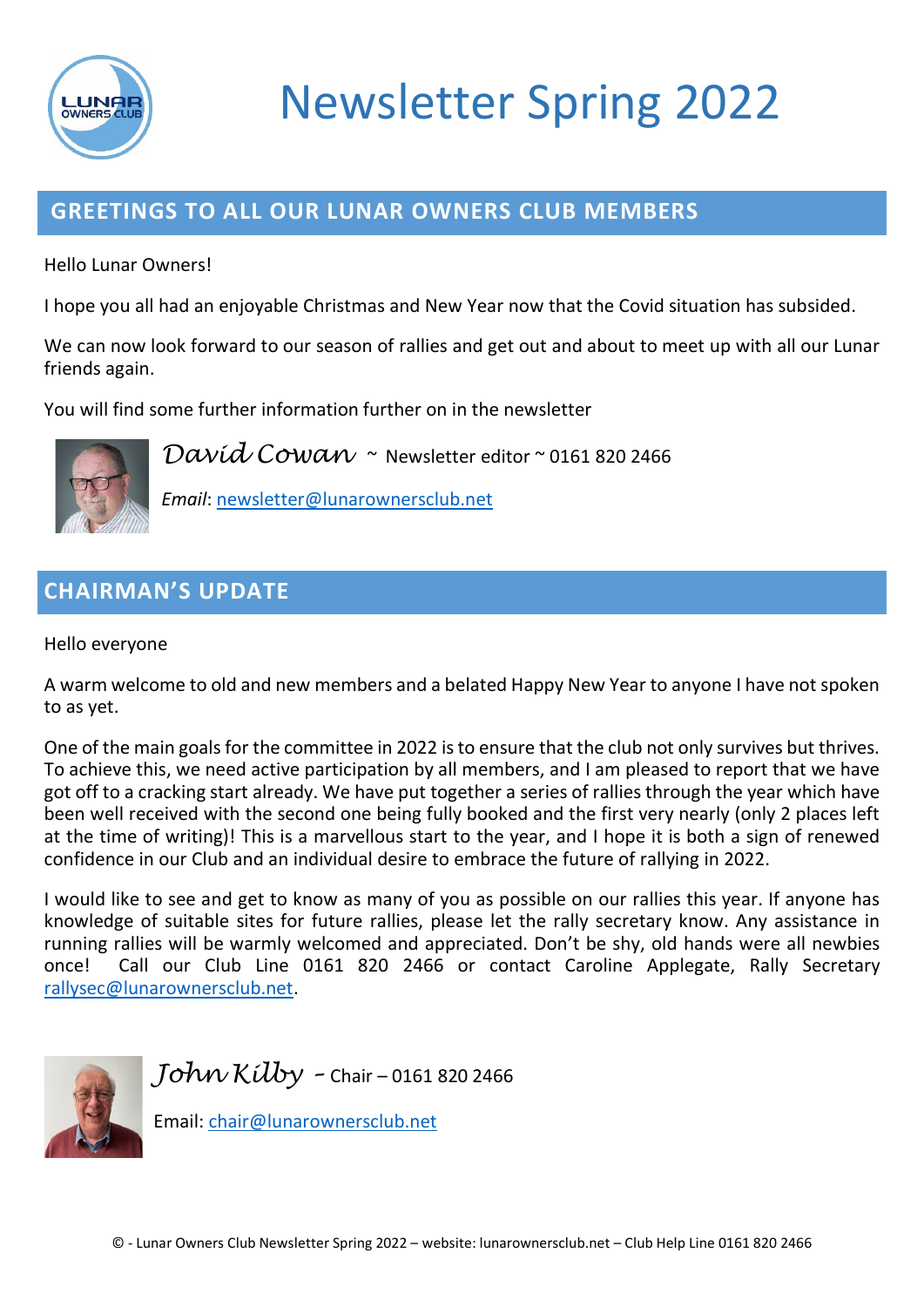Welcome to the hopefully COVID free NEW YEAR!

I thought now would be a good time to give our members a brief update on this year's membership status. The renewal period closed on the 31<sup>st</sup>December although renewals continued to come in throughout January. This year we had a higher than usual number of members not renewing, with some expressing their regret that they were having to give up caravanning due to illness or age. However, despite a request for them to indicate the reasons for not renewing the majority did not give a reply. The drop in membership numbers is not altogether surprising given that it is not unusual to lose several members at this time of year and especially with the unfortunate demise of both Lunar Caravans and their successors Lunar Automotive. On the plus side we are still getting new members join many after taking advantage of the good deals being offered by dealerships on ex stock and used Lunar caravans.

We have also had a small number of members return to the club after resigning due to changing their caravans to a different marque because of problems they were experiencing with their caravans and the lack of a suitable new Lunar replacement. They have been able to take advantage of the changes to the membership criteria that were passed at the 2021 AGM in September. Although it is still desirable that members should own a Lunar caravan or Motorhome and to do so is still a requirement for any new members joining. I will remind you all that any person who was a member of the club on or after 1<sup>st</sup> January 2020 can remain a member, or in fact re-join the club, even if they no longer own a Lunar caravan/motorhome.

Further good news regarding the remaining membership is that they are made up of our most regular rally participants. The vast majority of those who chose not to renew had never attended a rally.

2020 was a bit of a wash out due to COVID with only one rally being held. Nevertheless, it was good to see that the club was returning to near normal in 2021 with most of the proposed rallies taking place.

Now that we have settled into 2022 it's time to think about booking rallies again. Caroline (Rally Secretary) has worked very hard putting together a provisional rally programme for this year that should cater for all tastes including a rally in France. Bookings for these rallies are already coming in so don't delay in making your booking or you might miss out on an enjoyable outing where you can meet up with old friends and without doubt meet and make new friends.

Now that the Government has removed all statutory COVID restrictions (from 1st April), let's enjoy the rallies this year! But be mindful of others, maintaining some social distancing where desirable and taking applicable precautions which should not disrupt the enjoyment of meeting up again. Should circumstances & regulations change, your rally hosts will keep you fully informed.

The club is in a strong position with an excellent membership and a committee that has the clubs very best interests at heart. So, all in all things are looking very good for the future.

*John Hammond ~* Membership Secretary ~ 0161 820 2466

e*mail:* [membership@lunarownersclub.net](mailto:membership@lunarownersclub.net)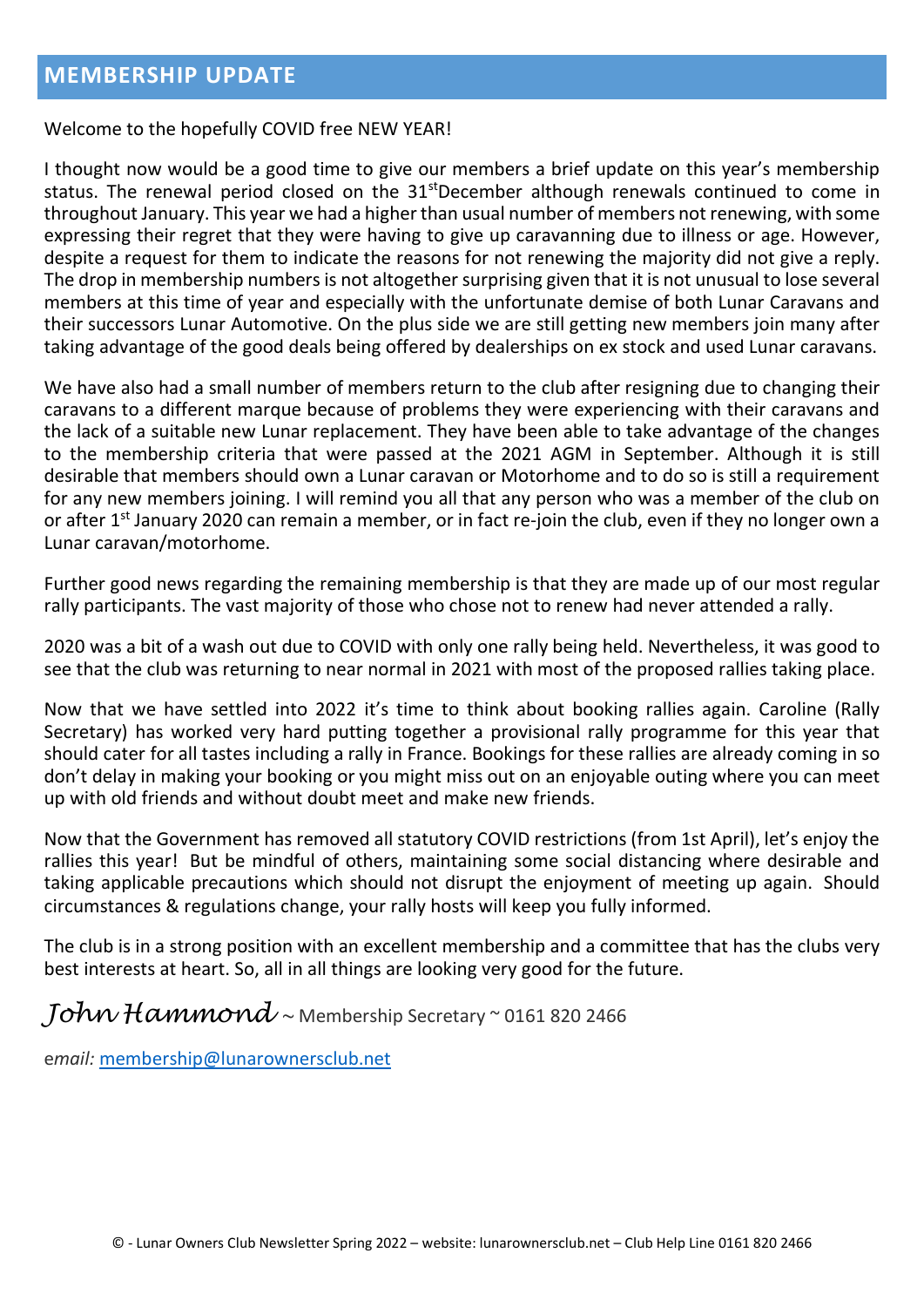#### **RALLY NEWS**

As many sites decided this year not to open their booking diaries until January I have been contacting them to confirm our telephone or email bookings. We've had to make a couple of changes, but our rallies are already proving very popular.

There's only 2 spaces left on our first rally at Carsington Fields. Our second at Sytche Farm is fully booked. Also, we do have a few places left for our May Day rally at East Kirby Hideaway, Spilsbury, Lincolnshire as well as Newberry Valley CP in Coombe Martin, Devon – both very attractive sites and areas!

We're all confirmed now with rallies up to the end of June and we'll keep you up to-date as the year goes on. We're still looking for **marshals** for our **Lime Tree CP** rally on **June 16-20** – call me if you would like to be the hosts for this lovely site!

As always, you can get the latest information on rallies online at [www.lunarownersclub.net](http://www.lunarownersclub.net/)

## *Caroline Applegate* ~ Rally Secretary ~ 0161 820 2466

Email: [rallysec@lunarownersclub.net](mailto:rallysec@lunarownersclub.net)

#### **EVER THOUGHT OF HOSTING A RALLY?**

**Come and join us!** We're looking for two people who would join us to help host (marshal) a rally in **Llandrindod Wells from 24th – 30 August**. If you like to have a good time and want fellow ralliers to do the same, then this job's for you! It's not as hard as you may think. There are a few 'must dos', but mostly it's all about making everyone feel welcome and relaxed! We will be planning some events and activities, as yet to be decided, but there will be eating and drinking involved and maybe a few games. Unlike the picture opposite, it's not at all scary, but fun! So, if you've not helped to host a rally before and want to have a go, do contact us. We'd love to hear from you to discuss. No previous experience necessary!



Just leave a message for Cathy & Phil Butterworth on the Club Line 0161 820 2466, or email Cathy at [secretary@lunarownersclub.net](mailto:secretary@lunarownersclub.net)

#### **OTHER RALLY NEWS – FORTHCOMING RALLIES**

**CARSINGTON FIELDS, ASHBOURNE, DERBYSHIRE DE6 3JS – MARCH 17TH – 22ND**

This popular site near Carsington Water which is a reservoir of considerable natural interest and has a large visitor centre only  $\frac{1}{2}$  a mile from the site. The site is close to all of the Derbyshire Peak District National Park.

But (at the time of writing this Newsletter) we've only got **two places** left! So hurry!

Booking is by the Club website [www.lunarownersclub.net,](http://www.lunarownersclub.net/) or if you are not on the internet call the Club telephone line 0161 820 2466**.** Your hosts are Ann & Mike Gyles.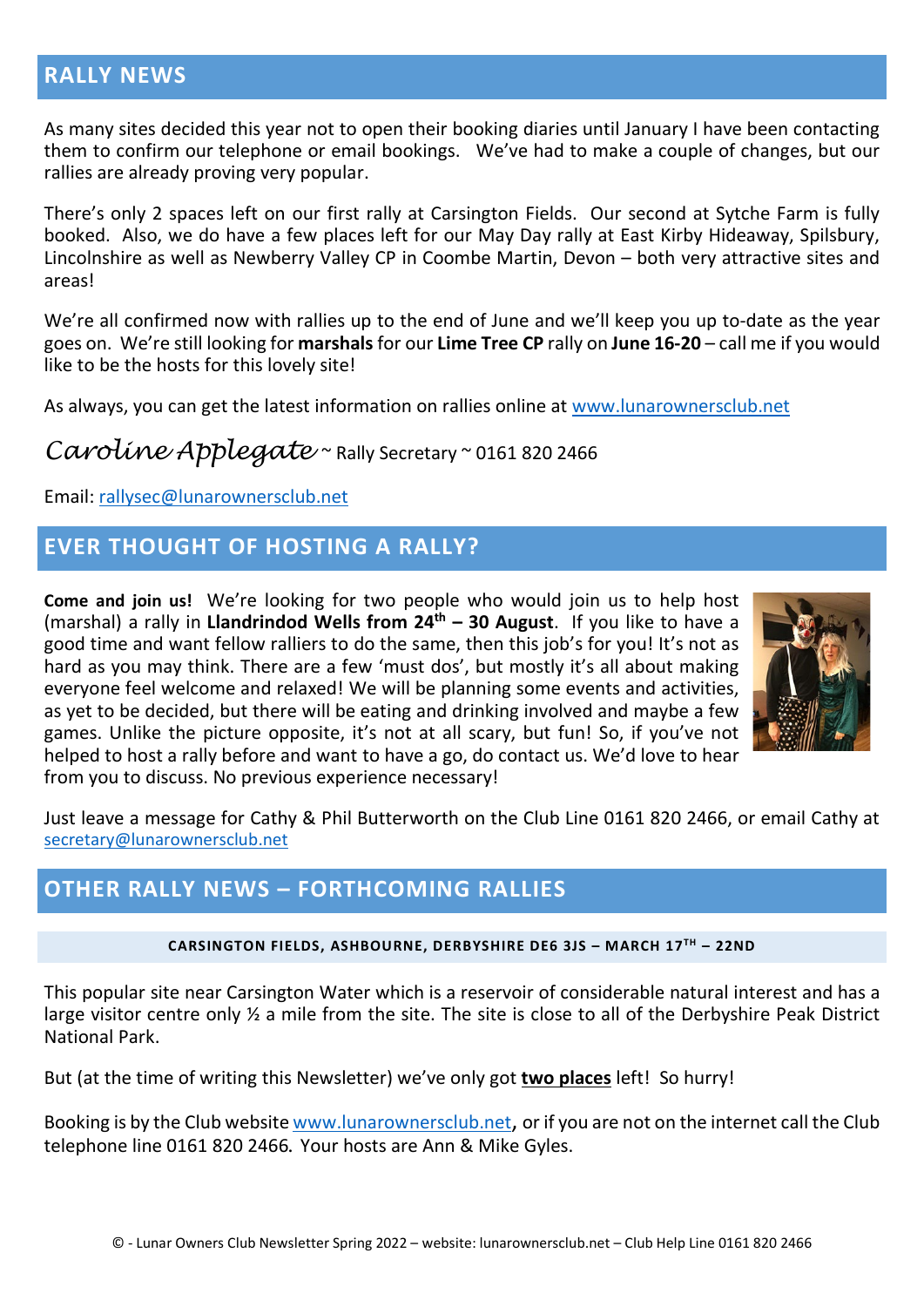Sytche Caravan Park is situated 10 minutes' walk from the historic town of Much Wenlock, known as the birthplace of the modern Olympic movement.

Unfortunately, this rally is now **fully booked**!

#### **EAST KIRKBY HIDEAWAY RALLY, SPILBURY - APRIL 28TH – MAY 3RD 2022**

We are getting bookings in now for our Springtime rally and have a few places still available. All pitches are grassed and have 10amp EHU.

During the rally we plan to visit the Aviation Centre to watch the roll out of the Lancaster Bomber "Just Jane" and a de Havilland Mosquito on the Saturday. Advance group booking is available for the Saturday.

The Lincolnshire area also boasts the International Bomber Command Centre – well worth visiting. Two National Trust locations at Tattershall Castle and Gunby Hall Estate are within easy reach. For a more rural trip out then Anderby Creek is great for walking along the beaches.

Lincoln Cathedral is a spectacular place to visit as is the town of Lincoln. Louth is a pleasing market town with a variety of local shops and eateries.

An evening meal is planned for one evening and the days are yours to enjoy the varied attractions within the Lincolnshire Wolds.

Margaret and I look forwards to receiving your bookings and meeting up with you!

*Hosts: Peter & Margaret Kerins*

#### **RALLY REPORT**

#### **NEW YEAR RALLY – CHELTENHAM 28TH DECEMBER – 2 JANUARY 2022**

As the date of the rally approached Terry and I hadn't made a final decision about attending due to so much uncertainty with Covid, central decisions from our political leaders as well as our lethargy due to over indulgence during the festive season. However, we really felt the need to venture out somewhere and of course our caravan figured highly in these deliberations. Another bonus was that the rally was local for us, being at Cheltenham, so it was not such a difficult decision to stir ourselves to pack and head off.



Briarfields is an excellent site which the club has used in the past, being easy to find (current road works permitting), nicely laid out in pleasant grounds and located on a bus route to Cheltenham and Gloucester. Supermarkets are nearby including a newly opened Aldi.

The day of arrival was dry, mild and sunny, which is always bonus. So once pitched the kettle was quickly switched on to welcome the Marshals, Mike and Ann, who had had a

much longer journey. A little later our daughter and son in law turned up for tea and cake.

In the evening Mike and Ann, Terry and I walked across to the nearby Harvester for a meal, another welcome introduction before a busy day when everyone arrives.

© - Lunar Owners Club Newsletter Spring 2022 – website: lunarownersclub.net – Club Help Line 0161 820 2466 The Marshals had hoped to arrange a joint meal for all of us sometime during our stay, but Covid put paid to that due to the Harvester having to restrict numbers because of loss of staff. However, we enjoyed a jolly New Year's Eve at a nearby village hall, which we have used in past years. An American supper was held along with quizzes and games to enliven the evening before the witching hour when bubbles (not the soapy kind) were